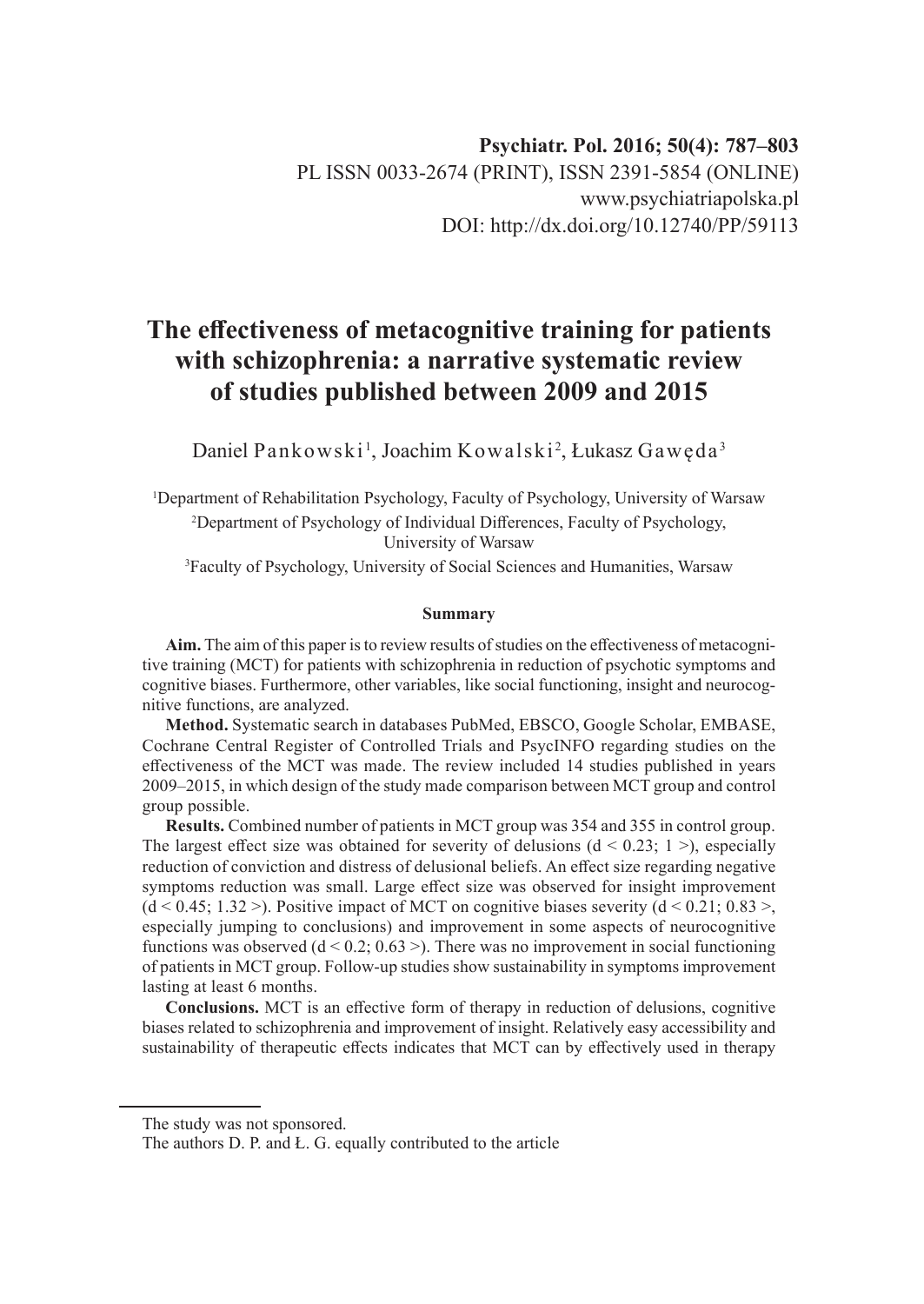of schizophrenia. To enhance training efficacy, especially in patients' general functioning, combining it with others forms of therapy is to be considered.

**Key words:** schizophrenia, group metacognitive training; cognitive biases

# **Introduction**

In most cases schizophrenia is characterized by chronic course [1] with alternating stages of relapses and acute episodes in which positive symptoms, like hallucinations and delusions, can occur. In most cases schizophrenia is related to decrease in social functioning [2], frequent unemployment [3], more frequent solitary habitation [4], more frequent suicide attempts [5]. Half of the patients with schizophrenia diagnosis in Poland receive some form of social benefit, mostly illness allowances, and overall cost of these benefits (nearly billion  $PLN<sup>1</sup>$ ) is roughly equal to National Health Fund expenditures on medical services and medication for this group of patients [6].

Modern approach to the matter of schizophrenia etiology takes into consideration biological [7], psychological [8] and environmental [9] factors. However, antipsychotic medication is still the most frequent form of therapy [10]. Recent meta-analyses of pharmacological treatment efficacy suggest unsatisfactory response to treatment in this group of patients [11, 12]. About 25% of patients experience psychotic symptoms despite regular medicine intake [13]. Furthermore, therapy based solely on pharmacological treatment does not enable satisfactory improvement in patients' social functioning [14]. These observations encourage clinicians to seek forms of therapy other than pharmacological, to increase overall efficacy of treatment.

Nowadays, cognitive-behavioral therapies (CBTs) [15], trainings of cognitive functions [16], social cognition [17] or metacognitive training [18, 19] are more often used in the treatment of schizophrenia. It is worth noticing that although CBT is recommended in treatment of schizophrenia patients [20], there are no reliable data concerning greater effectiveness of this treatment method in comparison to other psychosocial interventions in this clinical group [21]. However, CBT is one of the most verified psychotherapeutic methods of schizophrenia therapy.

In cognitive model of psychotic symptoms the role of cognitive biases as triggers of delusions and hallucinations is emphasized [22]. In the model of hallucinations created by Bentall [23] and developed by other authors (review [24]), attributional biases process is accentuated. These biases can cause patients to perceive thoughts as alien in origin*.* External attribution is central for hallucinatory experiences. Some studies also suggest that patients with hallucinatory experiences have a tendency to misidentify fantasy and reality [25, 26]. Cognitive bias based on prematurely, rashly drawn conclusions (so-called jumping to conclusions) seems especially important for delusions [27, 28]. It was also shown that attributional biases play a role in the etiology of delusions [29].

<sup>1</sup> Approximately – about 250 million euro or 280 million American dollars.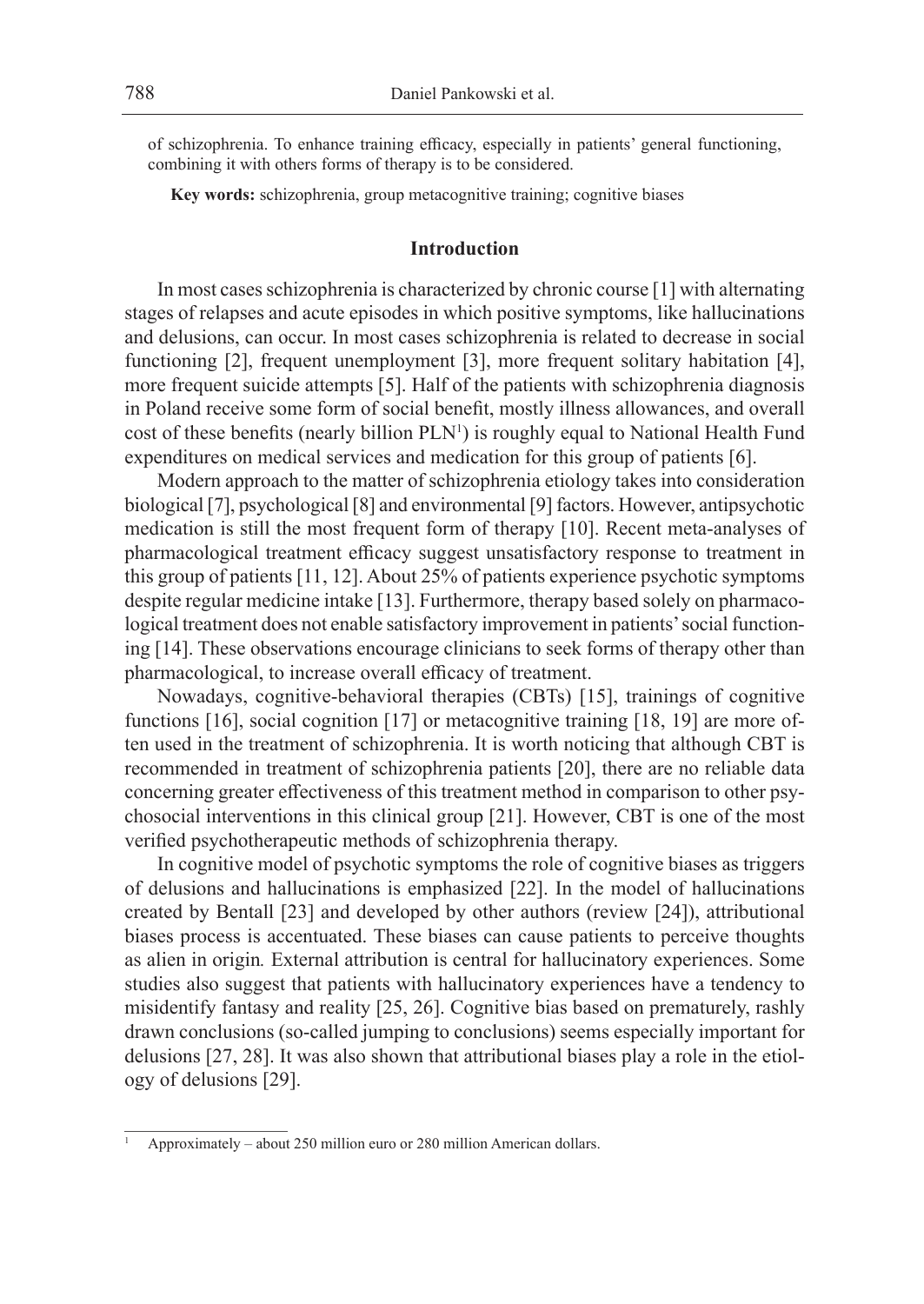Models constructed in such a way gave basis for therapeutic work in cognitivebehavioral approach (CBT) [30]. There are two CBT approaches to be distinguished. The first one concentrates on content of psychotic experiences and the second one concentrates on cognitive biases.

The first approach includes classic forms of CBTp (cognitive-behavioral therapy for psychosis), in which main tenet is to work directly with symptoms experienced by a patient [31]. In CBTp the subject of therapeutic work are specific convictions about reality – both delusional as well as non-delusional – which may contribute to symptoms sustaining. CBTp enhances pharmacological treatment effects. A recent study also suggests that CBTp is effective in treatment of psychotic patients who are not taking antipsychotic medication [32]. Meta-analyses show that CBTp allows for significant, in comparison to control conditions, improvement in symptoms severity and associated distress [33]. However, CBTp therapy is still out of reach for many patients. It causes researchers to seek for more accessible, structured forms of therapy and trainings.

These searches resulted in creating metacognitive approach. The basic assumption of this approach is not to work with psychotic experiences but to concentrate on cognitive biases that underlie these symptoms. One of the methods based on this approach, also accessible in Poland [18, 19], is metacognitive training (MCT) [33]. Description of method and clinical experiences of MCT in Poland can be found in work of Gawęda et al. [19].

MCT is a group (3–10 patients) form of therapy which focuses on cognitive biases related to psychotic symptoms. Basic aim of MCT is to increase awareness of cognitive biases and distortions; enriching and changing repertoire of problem-solving strategies and encouraging patients to critical reflection (e.g., on consequences of cognitive biases) [34]. MCT enables discussion with patients on particular cognitive biases, their impact on the development of psychosis and impact on social functioning. Training consists of 8 modules depicting biases linked most commonly to psychotic symptoms (jumping to conclusions, dysfunctional attributional styles, biases against disconfirmatory evidence, social cognition deficits, depressive schemes and overconfidence of false memories).

#### **Aim**

The aim of this paper is to conduct systematic review of studies of group MCT efficacy in different aspect of patients' functioning. This review focuses on a broad spectrum of variables which can be influenced by MCT. Analyses focused on MCT influence on psychotic symptoms, cognitive biases, social functioning, insight and neurocognition.

#### **Method**

Studies of the effectiveness of MCT published in years 2009–2015 were selected by screening following databases: PubMed, EBSCO, Google Scholar, EMBASE,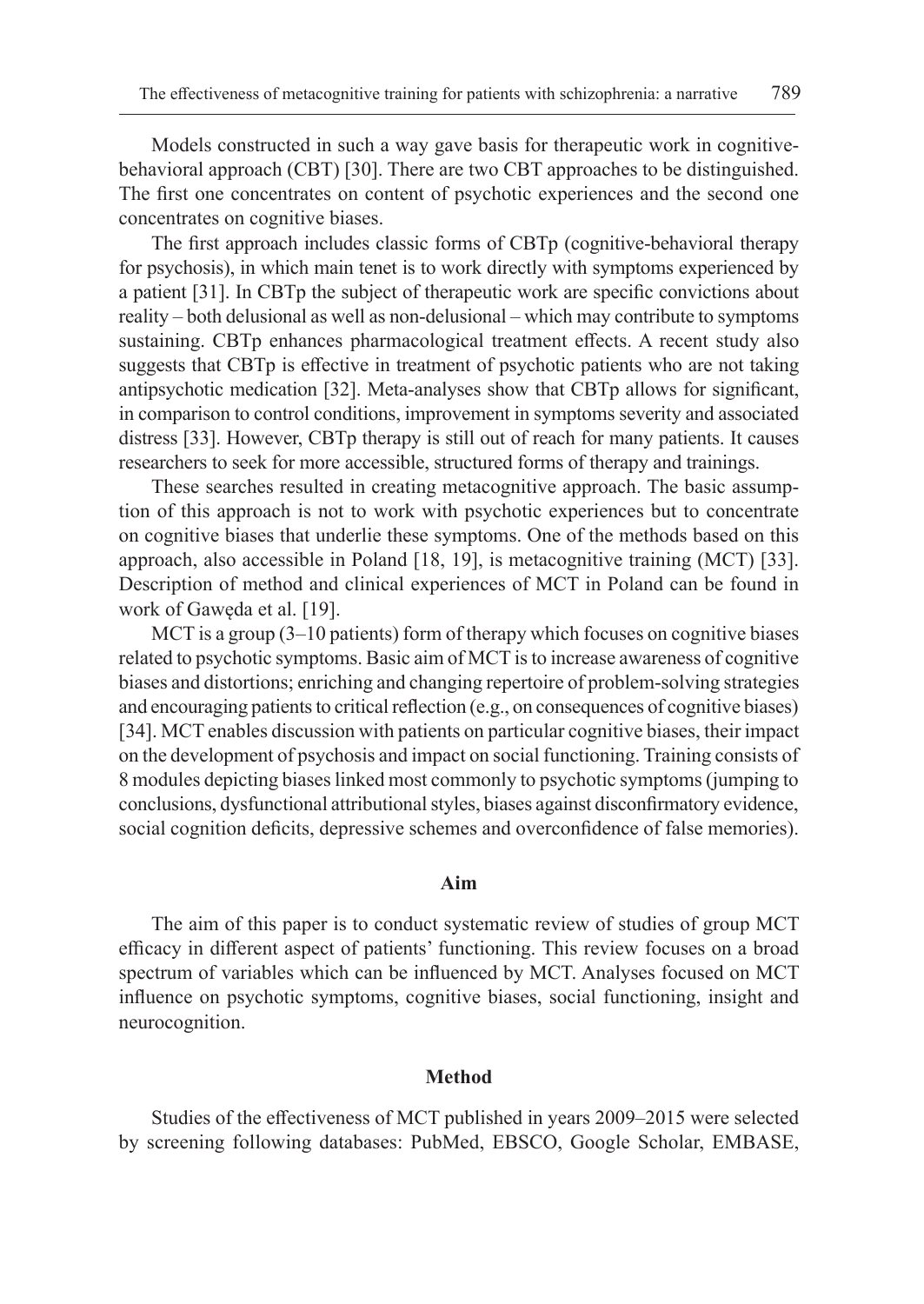Cochrane Central Register of Controlled Trials and PsycINFO. Following keywords were used for searching target articles: "MCT schizophrenia", "metacognitive training schizophrenia" and "metacognition schizophrenia". Reference lists were also scanned with a purpose of identification of potential suitable studies.

After obtaining all studies concerning MCT efficacy, clinical studies in which comparison between experimental and control group was possible were selected. Studies concerning proceedings on MCT adaptation, training procedure and theoretical background descriptions as well as modifications with individual training sessions were excluded from the analysis.

First, as an indicator of the effectiveness of MCT, statistical significance at the level of p < 0.05 was considered. Additionally, due to low statistical power (e.g., small samples) of some studies, effect size was calculated and analyzed (an assessment of impact of MCT on outcome variables). Results are interpreted as follows:  $d < 0.2 - no$ effect;  $0.2 < d < 0.5$  – small effect size;  $0.5 \le d < 0.8$  – medium effect size;  $d > 0.8$  – large effect size. This review used Cohen's *dcorr* [35], which takes into consideration sample size and group differences in the first measurement (pre-test), or values of Cohen's d statistic given by the authors of studies.

#### **Results**

As a result of database search 27 studies were identified. However, some of the studies did not meet the inclusion criteria. Six articles concerned descriptions of MCT method [18, 19, 36–39], two concerned feasibility and adherence of MCT assessed by patients [40, 41] and one was a case study [42]. Moreover studies were excluded because of: individual sessions with patients [43], lack of control group [44, 45] and lack of English version of the paper [46].

| No.              | Study                              | Study group                                                                                    | Intervention in<br>control group | Randomization | Single-blind<br>study | Follow-up | Number of<br>sessions |  |
|------------------|------------------------------------|------------------------------------------------------------------------------------------------|----------------------------------|---------------|-----------------------|-----------|-----------------------|--|
|                  | Randomized controlled trials (RCT) |                                                                                                |                                  |               |                       |           |                       |  |
| $\mathbf{1}$ .   | Aghotor et al., 2010<br>$[47]$     | Inpatients of<br>psychiatric ward                                                              | <b>Discussion</b><br>group       | $\ddot{}$     | $\ddot{}$             |           | 8                     |  |
| $\overline{2}$ . | Kumar et. al., 2010<br>[48]        | Inpatients of<br>psychiatric ward                                                              | TAU                              | $\ddot{}$     | n.a.                  |           | 8                     |  |
| 3.               | Moritz et al., 2011<br>[49]        | Inpatients of<br>psychiatric<br>ward, also with<br>secondary<br>substance-related<br>diagnosis | TAU                              | $\ddot{}$     | $\ddot{}$             |           | 8                     |  |
| 4.               | Briki et al., 2014<br>$[50]$       | Inpatients of<br>psychiatric<br>hospitals                                                      | Supportive<br>therapy            | $\ddot{}$     | +                     |           | 16                    |  |

Table 1. **Methodological characteristic of the analyzed studies**

*table continued on the next page*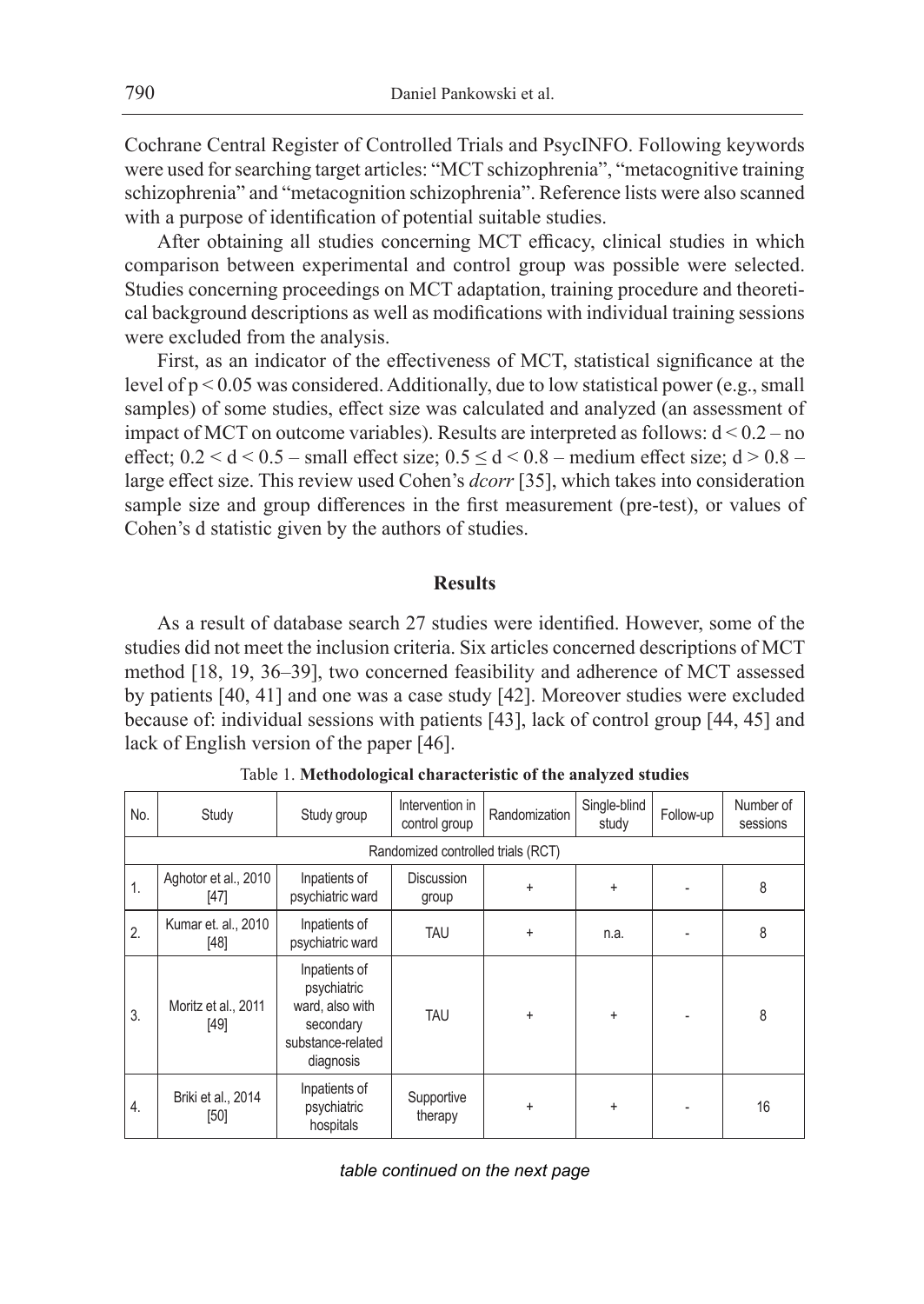| 5.             | Gaweda et al.,<br>2015 [51]         | Clients of<br><b>Community Social</b><br>Support Group<br>Program | <b>TAU</b>               | $\ddot{}$                               | Partially                             |                                     |                                                                                       |
|----------------|-------------------------------------|-------------------------------------------------------------------|--------------------------|-----------------------------------------|---------------------------------------|-------------------------------------|---------------------------------------------------------------------------------------|
| 6.             | Lam et al., 2015<br>$[52]$          | Inpatients of<br>psychiatric centers                              | <b>TAU</b>               | $\ddot{}$                               | Self-report<br>assessment<br>measures |                                     | 8                                                                                     |
| 7 <sub>1</sub> | Favrod et al., 2014<br>$[53]$       | Outpatiens of<br>psychiatric centers                              | TAU                      | $\ddot{}$                               | $\ddot{}$                             | After 6<br>months                   | 8                                                                                     |
| 8.             | Kuokkanen et al.,<br>2014 [54]      | Inpatients of<br>forensic psychiatry<br>ward                      | TAU                      | $\ddot{}$                               | $\ddot{}$                             | After 3 and<br>6 months             | 8                                                                                     |
| 9.             | van Oosterhout et<br>al., 2014 [55] | Inpatients of<br>psychiatric<br>hospitals                         | TAU                      | $\ddot{}$                               | ÷                                     | After <sub>6</sub><br>months        | 8                                                                                     |
| 10.            | Moritz et al., 2013<br>[56]         | Inpatients of two<br>psychiatric centers                          | Cognitive<br>remediation | $\ddot{}$                               | $\ddot{}$                             | After 6<br>months                   | 8 and<br>another 8<br>between<br>post-<br>treatment<br>and<br>follow-up<br>assessment |
| 11.            | Moritz et al., 2014<br>$[57]$       | Inpatients and<br>outpatiens of<br>psychiatric wards              | Cognitive<br>remediation | $\ddot{}$                               | ÷                                     | After 6<br>months<br>and 3<br>years | 8 and<br>another 8<br>between<br>post-<br>treatment<br>and<br>follow-up<br>assessment |
|                |                                     |                                                                   |                          | Non-randomized controlled studies (NRS) |                                       |                                     |                                                                                       |
| 12.            | Naughton et al.,<br>2012 [58]       | Inpatients of<br>forensic psychiatry<br>ward                      | <b>TAU</b>               |                                         | Partially                             |                                     | 16                                                                                    |
| 13.            | Rocha et al., 2013<br>[59]          | Clients of socio-<br>occupational<br>centers                      | <b>TAU</b>               |                                         | n.a.                                  |                                     | 18                                                                                    |
| 14.            | Erawati et al., 2014<br>[60]        | Inpatients of<br>psychiatric wards                                | TAU                      |                                         | n.a.                                  |                                     | 8                                                                                     |

TAU – treatment as usual; + – use of certain methodological procedure; – – certain methodological procedure was not used; n.a. – data not available

Finally, 14 studies of clinical effectiveness of MCT were analyzed. Table 1 presents characteristics of studies included in the review. Eleven of the described studies are randomized controlled trials (RCT) [47–57]; in most cases assessors were blind to allocation of participants in groups [47, 49–58]. Worth noticing is that only in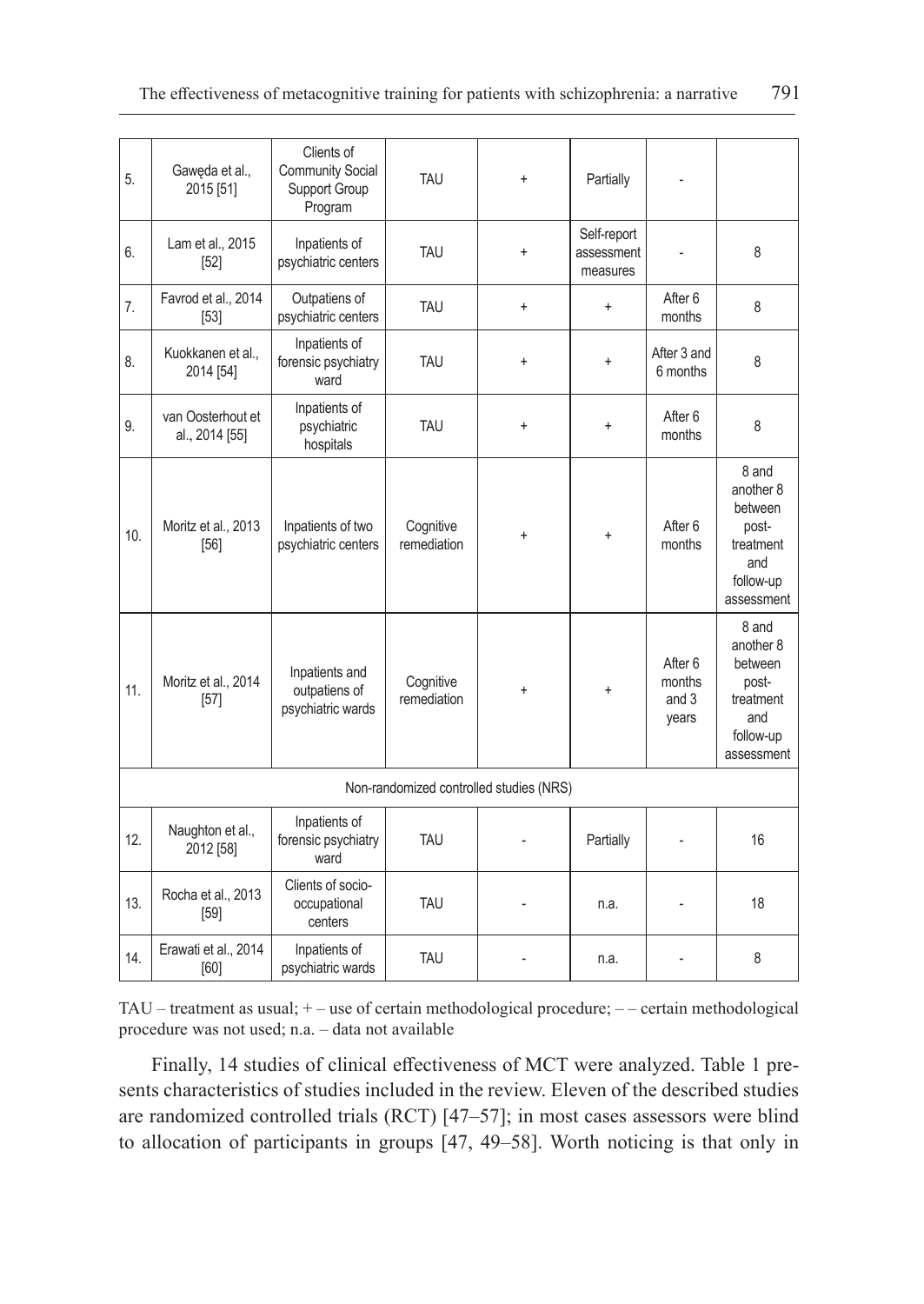|                                                                                                                                                                                                                                                                                                                     | Cognitive biases | Results |                                    | No significant results $(d = 0.31)$                             | data not available                                                                                                                  | No significant results (d = 0.52)                                                        | data not available                                      | jumping to conclusions ( $d = 0.74$ ) and<br>emotion based reasoning $(d = 0.79)$<br>Overall improvement in CBQ (d =<br>$0.83$ ), catastrophizing (d = 0.83), | data not available          | data not available                                                                                                                                                                                                                                                                                          | Lack of data necessary to calculate<br>effect size*                                                                                             | 0.3 and 0.42, scales of MCQ ranging<br>No significant results (DACOBS: d =<br>from $d = 0.05$ to $d = 0.46$ ) |
|---------------------------------------------------------------------------------------------------------------------------------------------------------------------------------------------------------------------------------------------------------------------------------------------------------------------|------------------|---------|------------------------------------|-----------------------------------------------------------------|-------------------------------------------------------------------------------------------------------------------------------------|------------------------------------------------------------------------------------------|---------------------------------------------------------|---------------------------------------------------------------------------------------------------------------------------------------------------------------|-----------------------------|-------------------------------------------------------------------------------------------------------------------------------------------------------------------------------------------------------------------------------------------------------------------------------------------------------------|-------------------------------------------------------------------------------------------------------------------------------------------------|---------------------------------------------------------------------------------------------------------------|
|                                                                                                                                                                                                                                                                                                                     |                  | Tools   |                                    | Jumping to conclusions:<br>BADE                                 |                                                                                                                                     | Jumping to conclusions:<br>Fish Task                                                     |                                                         | CBQ-P, Eye-test, Jumping<br>to conclusions: Fish Task                                                                                                         |                             |                                                                                                                                                                                                                                                                                                             | Jumping to conclusions:<br>Fish Task                                                                                                            | DACOBS, MCQ-30                                                                                                |
| $\frac{1}{2}$ $\frac{1}{2}$ $\frac{1}{2}$ $\frac{1}{2}$ $\frac{1}{2}$ $\frac{1}{2}$ $\frac{1}{2}$ $\frac{1}{2}$ $\frac{1}{2}$ $\frac{1}{2}$ $\frac{1}{2}$ $\frac{1}{2}$ $\frac{1}{2}$ $\frac{1}{2}$ $\frac{1}{2}$ $\frac{1}{2}$ $\frac{1}{2}$ $\frac{1}{2}$ $\frac{1}{2}$ $\frac{1}{2}$ $\frac{1}{2}$ $\frac{1}{2}$ | Psychopathology  | Results | Randomized controlled trials (RCT) | No significant results (PANSS P: d = 0.43,<br>PANSS: $d = 0.23$ | Improvement in positive symptoms $(d = 1.10)$ in<br>PANSS; improvement in insight and delusions<br>certainty ( $d = 1.00$ ) in BABS | Improvement in distress caused by delusions<br>(PSYRATS: Intensity of distress d = 0.68) | Improvement in positive symptoms (d = 0.61)<br>in PANSS | and conviction ( $d = 0.57$ ) of delusions (Paranoia<br>$(d = 0.54)$ (PSYRATS); frequency $(d = 0.75)$<br>Improvement in positive symptoms<br>Checklist)      | data not available          | $d = 0.57$ ; conviction $d = 0.70$ ; 6-month follow-up<br>$d = 0.7$ ; 6-month follow-up $d = 0.63$ ); delusions<br>Improvement in positive symptoms (PANSS P:<br>after 6 months: PSYRATS distress: d = 0.42<br>$d = 0.86$ ); improvement in delusion distress<br>(PSYRATS: $d = 0.58$ ; 6-months follow-up: | Improvement in Suspiciousness/persecution -<br>-ack of data necessary to calculate effect size*<br>P6 in PANSS after 3 - and 6-month follow-up. | Improvement in persecutory delusions in GPTS<br>after 24-week follow-up (d = $0.4$ )                          |
|                                                                                                                                                                                                                                                                                                                     |                  | Tools   |                                    | <b>PANSS</b>                                                    | PANSS,<br><b>BABS</b>                                                                                                               | <b>PSYRATS</b><br>PANSS,                                                                 | <b>PSYRATS</b><br>PANSS,                                | PSYRATS,<br>Paranoia<br>Checklist                                                                                                                             | available<br>data not       | <b>PSYRATS</b><br>PANSS,                                                                                                                                                                                                                                                                                    | PANSS (P1,<br>3 items from<br><b>PSYRATS</b><br>P6, G12),                                                                                       | PSYRATS,<br>GPTS                                                                                              |
|                                                                                                                                                                                                                                                                                                                     | z                |         |                                    | $30: MCT - 16;$<br>$TAU - 14$                                   | 16: $MCT - 8$ ;<br>$TAU - 8$                                                                                                        | $36: MCT - 18$<br>$TAU - 18$                                                             | 50: MCT - 25;<br>$TAU - 25$                             | 44: MCT - 23;<br>$TAU - 21$                                                                                                                                   | 77; MCT - 38;<br>$TAU - 39$ | 52: MCT - 26;<br>$TAU - 26$                                                                                                                                                                                                                                                                                 | $20: MCT - 10;$<br>$TAU - 10$                                                                                                                   | 128; MCT - 58;<br>$TAU - 70$                                                                                  |
|                                                                                                                                                                                                                                                                                                                     |                  | Study   |                                    | Aghotor et al.,<br>2010 [47]                                    | Kumar et al.,<br>2010 [48]                                                                                                          | Moritz et al.,<br>2011 [49]                                                              | Briki et al.<br>2014 [50]                               | Gawęda et al.,<br>2015 [51]                                                                                                                                   | Lam et al<br>2015 [52]      | Favrod et al.,<br>2015 [53]                                                                                                                                                                                                                                                                                 | Kuokkanen et al.,<br>2014 [54]                                                                                                                  | van Oosterhout<br>et al., 2014 [55]                                                                           |
|                                                                                                                                                                                                                                                                                                                     | 9.<br>No         |         |                                    | $\div$                                                          | Ń۰                                                                                                                                  | က                                                                                        | 4.                                                      | π,                                                                                                                                                            | .<br>ت                      | $\ddot{\sim}$                                                                                                                                                                                                                                                                                               | ∞                                                                                                                                               | တ                                                                                                             |
|                                                                                                                                                                                                                                                                                                                     |                  |         |                                    |                                                                 |                                                                                                                                     |                                                                                          |                                                         |                                                                                                                                                               |                             |                                                                                                                                                                                                                                                                                                             |                                                                                                                                                 |                                                                                                               |

acomitiva training afficacy Table 2. **An overview of the analyzed studies of metacognitive training efficacy**  $mat$ and studing of anals of the averview  $Table 2$  Ån

# 792 Daniel Pankowski et al.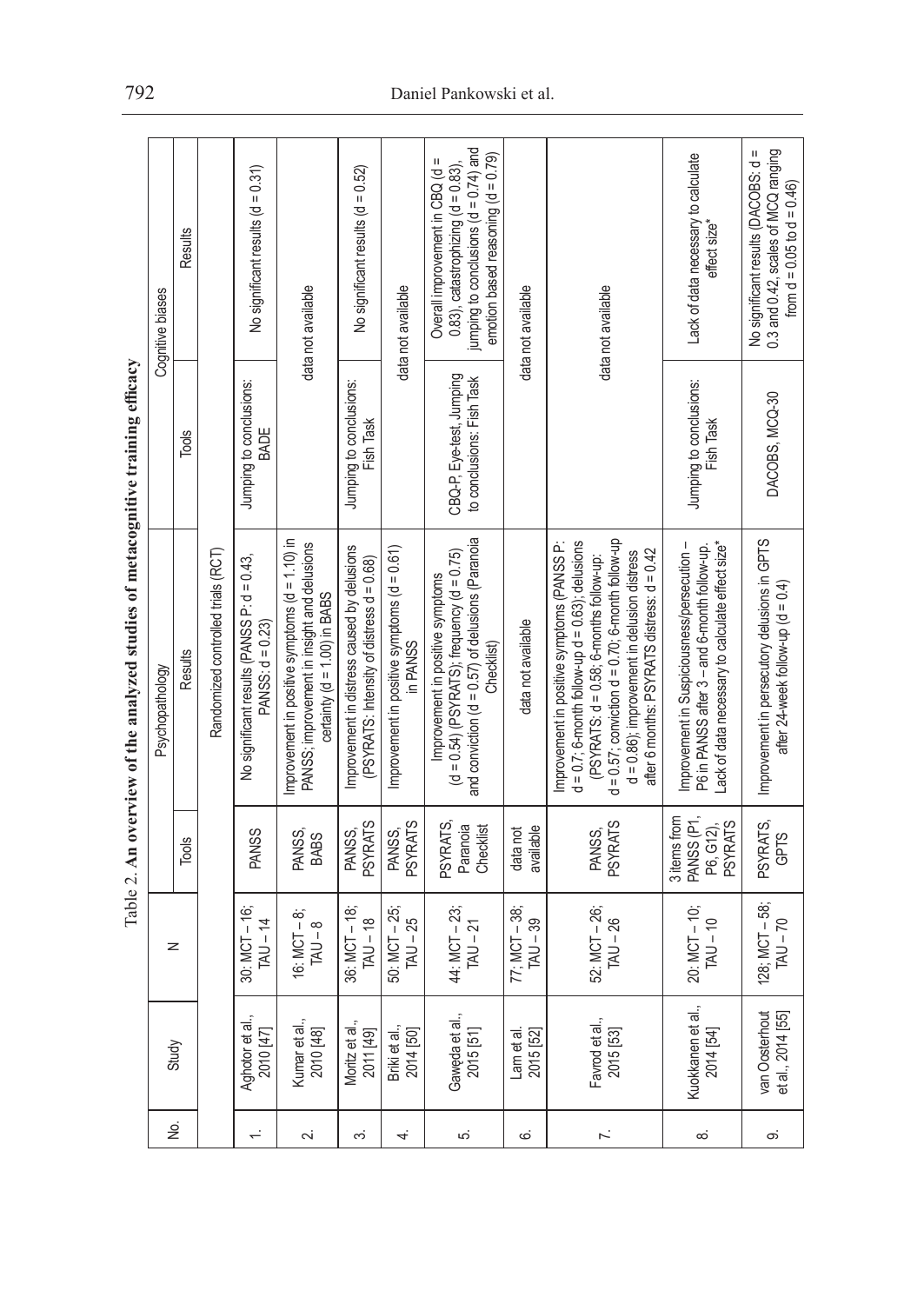| No significant results ( $d = 0.21$ )                                                                                                                                   | No significant results $(d = 0.16)$                                                                                                                           |                                         | data not available                                                                      | emotion recognition ( $d = 0.76$ ) and<br>$= 0.42$ ), social perception (d = 0.6).<br>Improvement in theory of mind (d<br>more draws to decision $(d = 0.53)$                                                    | abilities. Lack of data necessary to<br>Improvement in metacognitive<br>calculate effect size <sup>*</sup> |
|-------------------------------------------------------------------------------------------------------------------------------------------------------------------------|---------------------------------------------------------------------------------------------------------------------------------------------------------------|-----------------------------------------|-----------------------------------------------------------------------------------------|------------------------------------------------------------------------------------------------------------------------------------------------------------------------------------------------------------------|------------------------------------------------------------------------------------------------------------|
| Jumping to conclusions:<br>Fish Task                                                                                                                                    | Jumping to conclusions:<br>Fish Task                                                                                                                          |                                         |                                                                                         | (AIHQ-A), Social perception<br>(FEIT), Emotion regulation<br>Facial emotion recognition<br>(MSCEIT-ME), Theory<br>conclusions: Fish Task<br>of mind (hinting task),<br>(SPS), Jumping to<br>Attributional styles | Metacognitive Ability<br>Questionnaire                                                                     |
| (PSYRATS Delusions: d = 0.37) after 6-month<br>follow-up (PSYRATS Delusions: $d = 0.57$ ;<br>Overall improvement in delusions severity<br>PANSS core delusion d = 0.43) | $(d = 0.45)$ and PSYRATS $(d = 0.59)$ after 3-year<br>Improvement in positive symptoms (PANSS P:<br>$d = 0.52$ ) and delusions assessed by PANSS<br>follow-up | Non-randomized controlled studies (NRS) | No significant results (PANSS P: d = 0.37,<br>PANSS N: $d = 0.72$ , PANSS: $d = 0.44$ ) | Improvement in overall psychopathology<br>$(PANSS G: d = 0.30)$                                                                                                                                                  | Improvement in delusions severity. Lack of<br>data necessary to calculate effect size*                     |
| <b>PSYRATS</b><br>PANSS,                                                                                                                                                | <b>PSYRATS</b><br>PANSS,                                                                                                                                      |                                         | <b>PANSS</b>                                                                            | <b>PANSS</b>                                                                                                                                                                                                     | <b>PSYRATS</b>                                                                                             |
| 150: MCT-76;<br>$TAU - 74$                                                                                                                                              | 150: MCT-76;<br>$TAU - 74$                                                                                                                                    |                                         | 19: $MCT - 11$ ;<br>$TAU - 8$                                                           | 35: MCST - 19;<br>$TAU - 16$                                                                                                                                                                                     | 52: MCT - 26;<br>$TAU - 26$                                                                                |
| Moritz et al.,<br>2013 [56]                                                                                                                                             | Moritz et al.,<br>2014 [57]                                                                                                                                   |                                         | Naughton et al.,<br>2012 [58]                                                           | Rocha et al.,<br>2013 [59]                                                                                                                                                                                       | Erawati et al.,<br>2014 [60]                                                                               |
| Ó.                                                                                                                                                                      | $\pm$                                                                                                                                                         |                                         | $\overline{2}$                                                                          | 13.                                                                                                                                                                                                              | $\overline{4}$                                                                                             |

MCT – Metacognitive Training; TAU – Treatment as Usual; PANSS – Positive and Negative Syndrome Scale; BADE – Bias Against Disconfirmatory Evidence; BABS - Brown Assessment of Beliefs Scale; PSYRATS - Psychotic Symptoms Rating Scales; CBQ-P - Cognitive Biases Questionnaire Evidence; BABS – Brown Assessment of Beliefs Scale; PSYRATS – Psychotic Symptoms Rating Scales; CBQ-P – Cognitive Biases Questionnaire for Psychosis; GPTS - Green Paranoid Thought Scale; DACOBS - Davos Assessment of Cognitive Biases Scale; MCQ-30 - Metacognitive for Psychosis; GPTS – Green Paranoid Thought Scale; DACOBS – Davos Assessment of Cognitive Biases Scale; MCQ-30 – Metacognitive Caruso Emotional Intelligence Test; AIHQ-A – Ambiguous Intentions Hostility Questionnaire; SPS – Social Perception Scale; d – Cohen's d effect Questionnaire; MCST - Metacognitive and Social Cognition Training; FEIT - Facial Emotion Identification Test; MSCEIT-ME - Mayer-Salovey-Caruso Emotional Intelligence Test; AHIQ-A – Ambiguous Intentions Hostility Questionnaire; SPS – Social Perception Scale; d – Cohen's d effect MCT-Metacognitive Training; TAU - Treatment as Usual; PANSS - Positive and Negative Syndrome Scale; BADE - Bias Against Disconfirmatory Questionnaire; MCST – Metacognitive and Social Cognition Training; FEIT – Facial Emotion Identification Test; MSCEIT-ME – Mayer-Saloveysize; \* - lack of post test data, only difference between pre and post test measurements, without standard deviation value. size; \* – lack of post test data, only difference between pre and post test measurements, without standard deviation value.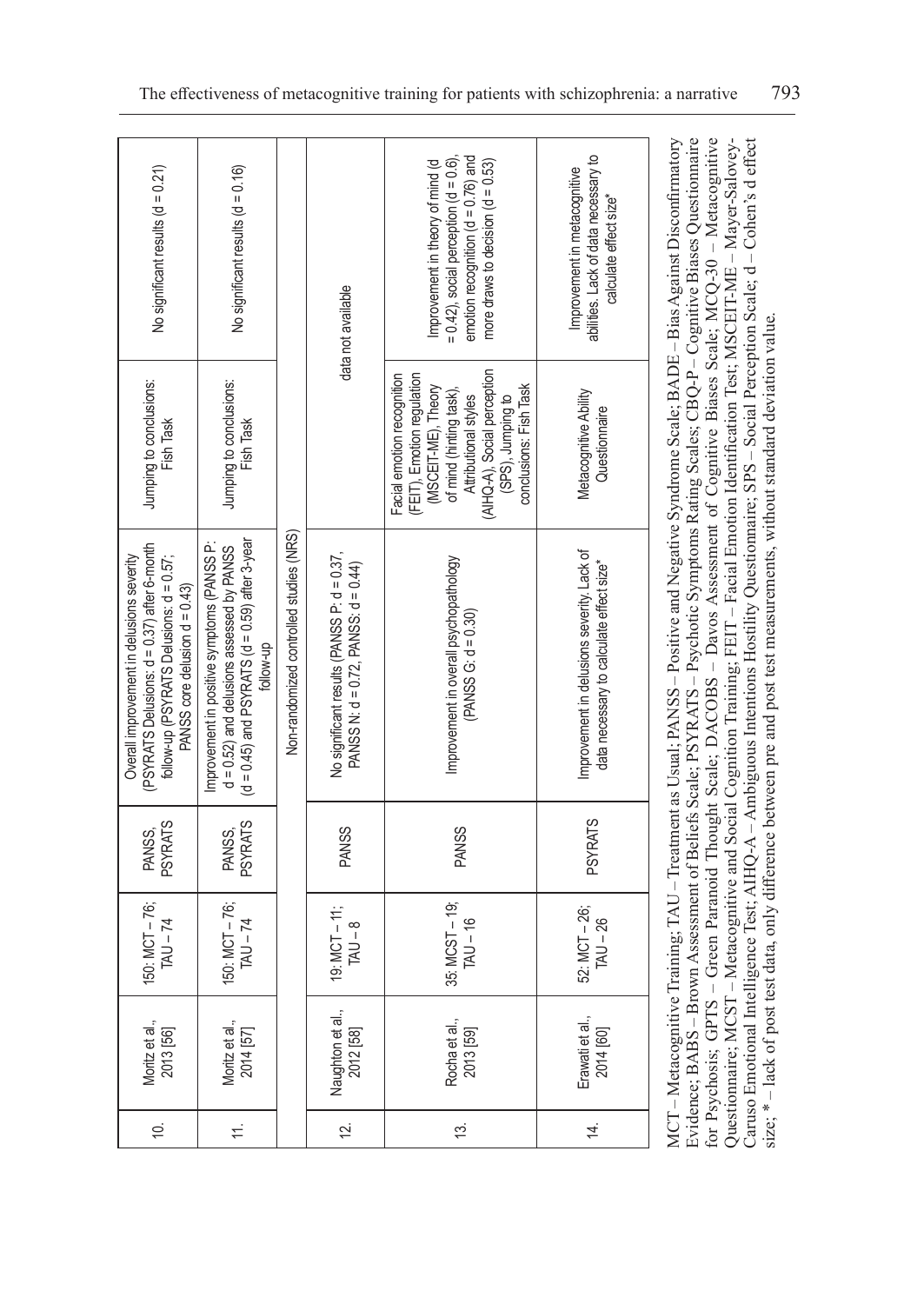four studies [47, 50, 56, 57] active intervention, which could minimize the effect of additional time spent with the therapist, was included in control group. Groups with treatment as usual (TAU) were the most common groups of reference in studies on the effectiveness of MCT. In these studies TAU consists of various psychotherapeutic activities – from elements of psychoeducation [48] to elaborate psychotherapeutic programs [51]. Lam et al. in their study [52] have investigated only insight (lack of symptoms severity and cognitive biases assessment; Table 2). This study was included into the review because it fulfills the criteria of clinical insight assessment. In one of the studies [59] the analyses concerned a fusion of metacognitive training and a social cognition programs. It consisted of 18 sessions: meetings twice a week with one MCT session and one interactive social cognition remediation session.

A total of 709 patients were included in the reviewed studies – 354 people in experimental group with metacognitive training and 355 in the control group with active placebo and treatment as usual. Studies were conducted in independent clinical centers in Germany, Portugal, Poland, France, Switzerland, Ireland, Finland, the Netherlands, Indonesia, India and Hong Kong in years 2009–2015. Two studies [54, 58] included patients of facilities for convicted persons with diagnosis of mental illness.

# Impact of MCT on psychopathology symptoms

Assessment of schizophrenia symptoms severity was performed in ten randomized controlled trials [47–51, 53–57] and three non-randomized controlled studies [58–60]. Two studies [54, 60] lack data necessary to compute effect size – there were no posttest results, only difference between pre – and post-test but without the standard deviation values.

Positive symptoms were assessed in ten randomized controlled trials [47–51, 53–57] and three non-randomized controlled studies [58–60]. A significant improvement (p < 0.05) was observed in nine of them [47, 48, 50, 51, 53, 54, 56, 57, 60] and effect sizes ranged from small [56], through medium [49–51, 53, 57], to large [48]. In analyzes of Aghotor [47] and van Oosterhout [55] there were no statistically significant differences between the studied groups, but small effect size was observed for positive symptoms measured on PANSS [47]  $(d = 0.43)$ , overall score  $(d = 0.23)$  and persecutory delusions  $(d = 0.26)$ , as well as in Green Paranoid Thoughts Scale (GPTS) [55]. In the study by Gawęda et al. [51] there was a reduction in total severity of symptoms (PSYRATS) at the statistical trend level ( $p = 0.08$ ) and the effect size was  $d = 0.54$ . There were no statistically significant differences in severity of hallucinations and delusions. The observed effect sizes were as follows: hallucinations frequency  $(d = 0.27)$ , amount of negative content in auditory hallucinations  $(d = 0.21)$ , degree of negative contents in auditory hallucination ( $d = 0.23$ ), distress connected to hallucinations ( $d = 0.23$ ), frequency of delusional preoccupation  $(d = 0.25)$  and distress connected to delusions  $(d=0.29)$  measured using the same scale. In the study by Briki et al. [50] improvement in delusions severity in PANSS at statistical tendency level with effect size  $d = 0.38$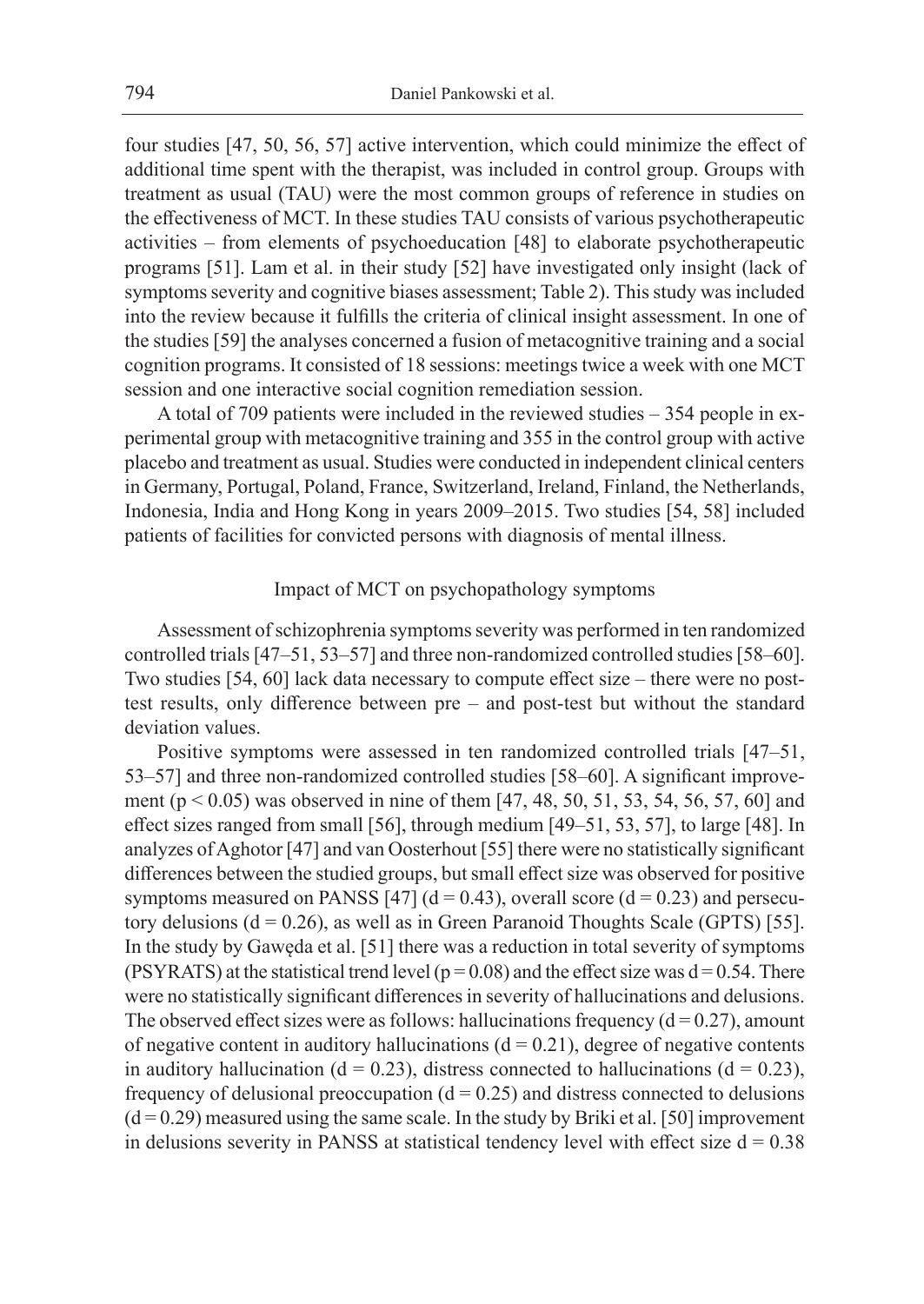was observed. In studies by Rocha et al. [59] and Naughton et al. [58] there were no significant differences between groups and the effect size was small  $(d < 0.2)$ .

Impact of MCT on negative symptoms was analyzed in two randomized controlled trials [48, 49] and two non-randomized controlled studies [58, 59]. None of them achieved statistically significant results. In the study by Naughton et al. [58], despite insignificant results ( $p > 0.05$ ), medium effect size was observed ( $d = 0.72$ ).

Impact of MCT on overall psychopathology symptoms severity (General Psychopathology score in PANSS) was included in three randomized controlled trials [48–50] and one non-randomized controlled study [58]. In none of them statistically significant results were obtained. In one of the studies [58] medium effect size for general symptoms severity was observed  $(d = 0.67)$  and in the study by Kumar et al. [48] small effect size was shown  $(d = 0.41)$ .

In the study by Briki et al. [50] small effect size of "preoccupation with own thoughts" ( $d = 0.27$ ) and "active social avoidance" ( $d = 0.27$ ) in PANSS was observed. In the study by Moritz et al. [49] from 2011 small effect size was obtained  $(d < 0.2)$ for conceptual disorganization, excitement and distress.

#### Impact of MCT on cognitive biases

In six randomized controlled trials [47, 49, 51, 54, 56, 57] and one non-randomized controlled study [59] impact of MCT on jumping to conclusions (JTC) severity was analyzed. One of the studies [54] lacks data necessary to compute effect size – there were no post-test results, only difference between pre – and post-test but without the standard deviation values. In other study [59] statistically significant improvement was observed in jumping to conclusions severity, which means more draws needed to make a decision ( $d = 0.53$ ). In the study by Moritz et al. [49], despite no significant results, medium effect size was observed  $(d = 0.52)$  and small effect size in studies by Aghotor et al.  $(d = 0.31)$  [47] and Moritz et al.  $(d = 0.21)$  [56]. In two studies [51, 57] there were no significant differences between groups and effect size was small  $(d < 0.2)$ .

In two newer randomized controlled trials cognitive biases were assessed with self-report questionnaires [51, 55]. In one of these studies [51], there was statistically significant improvement in cathastrophizing  $(d = 0.83)$ , emotion based reasoning  $(d = 0.79)$ , jumping to conclusions  $(d = 0.73)$  and overall score  $(d = 0.83)$  of CBQp, which is used to assess cognitive biases. In one of the studies [55], despite no statistically insignificant results, there was a medium effect size observed in subjective measure of social cognition deficits  $(d = 0.28)$ .

#### Impact of MCT on neurocognitive functions

Assessment of cognitive functioning was performed in four randomized controlled trials [49, 51, 56, 57] and one non-randomized controlled study [59]. Statistically significant difference ( $p \le 0.05$ ) was shown in two studies for: attentional functions [57]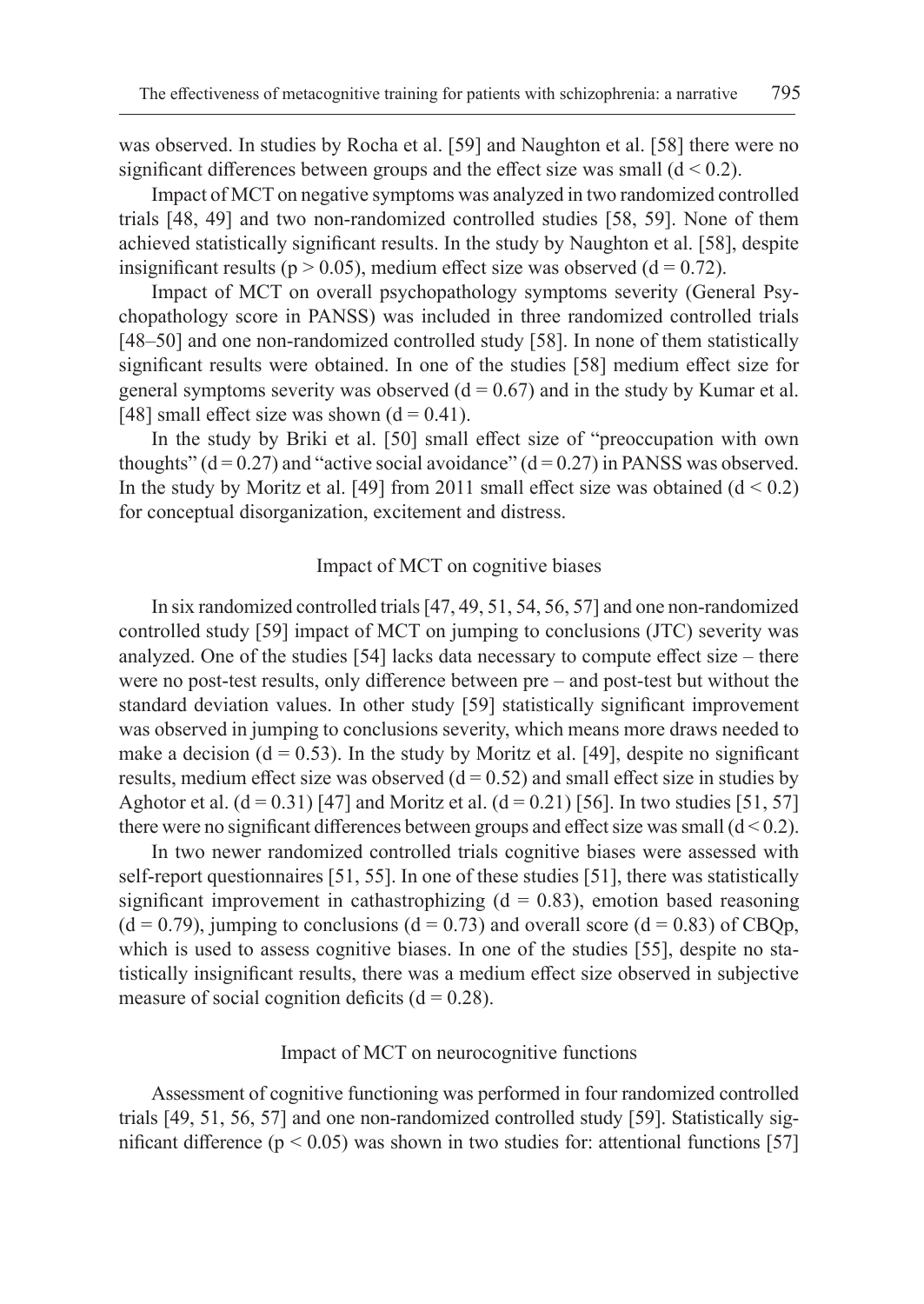$(d=0.21)$  and recollection of verbal material after delay  $(d=0.63)$  [49]. In these studies, despite no significant differences between groups, medium effect size was observed for immediate recollection of verbal material improvement  $(d = 0.63)$  [49] and small effect size for attentional processes and visuospatial aspects of working memory  $(d=0.20)$  [57].

# Impact of MCT on general functioning

MCT impact on general level of psychological, social and professional functioning was assessed in two randomized controlled trials [50, 51] and one non-randomized controlled study [58]. In studies by Naughton et al. (GAF;  $d = 1.49$ ) [58] and Briki et al. (QLS "Social circle";  $d = -0.35$ ) [50] there was a statistically significant change in comparison to control group. In this study, despite no statistically significant difference, small effect size in social initiatives was observed  $(d = 0.49)$  [50]. In the study by Gawęda et al. [51], conducted among chronic patients attending Community Social Support Group Program, there were no statistically significant differences between the two compared groups and effect size was small  $(d < 0.2)$ .

# Impact of MCT on insight

Insight was assessed in six randomized controlled trials [48, 50–53, 55]. Results of four studies show significant improvement with effect size ranging from small (delusions awareness:  $d = 0.45$  [53], through medium ( $d = 0.56$ ) [51] to large ( $d = 1.01$ ;  $d = 1.10$ ;  $d = 1.32$ ) [48, 52]. In one study, despite lack of statistically significant results, small effect size was observed:  $(d = 0.34)$  [50]. Furthermore in the study by Favrod et al. [53] small effect size in delusion attribution in SUMD ( $d = 0.24$ ) was observed, despite lack of statistically significant results. In one study [55] there were no significant results and effect size was infinitesimal  $(d < 0.2)$ .

# Sustainability of therapeutic effects: longitudinal studies

In four randomized controlled trials [53–56] follow-up assessments were conducted after six months and in one study, after three years [57]. The study by Kuokkanen et al. [54] lacks data necessary to compute effect size.

The study by Favrod et al. [53] indicates sustained positive impact of MCT on positive symptoms severity (PANSS P:  $d = 0.63$ ), especially delusions (PSYRATS Delusions:  $d = 0.57$ ; "Delusional conviction" scale:  $d = 0.86$ ; "Distress connected to delusions" scale:  $d = 0.52$ ) after six months. Studies by Moritz et al. [56] ( $d = 0.34$ ) and van Oosterhout et al. [55]  $(d = 0.40)$  also indicate improvement in delusions severity after six months. The study by Kuokkanen et al. [54] indicates improvement in suspiciousness after 3 and 6 months. Furthermore, in the study by Favrod et al. [53] there was a statistically significant difference between groups in the level of insight  $(d = 0.47)$  after six months.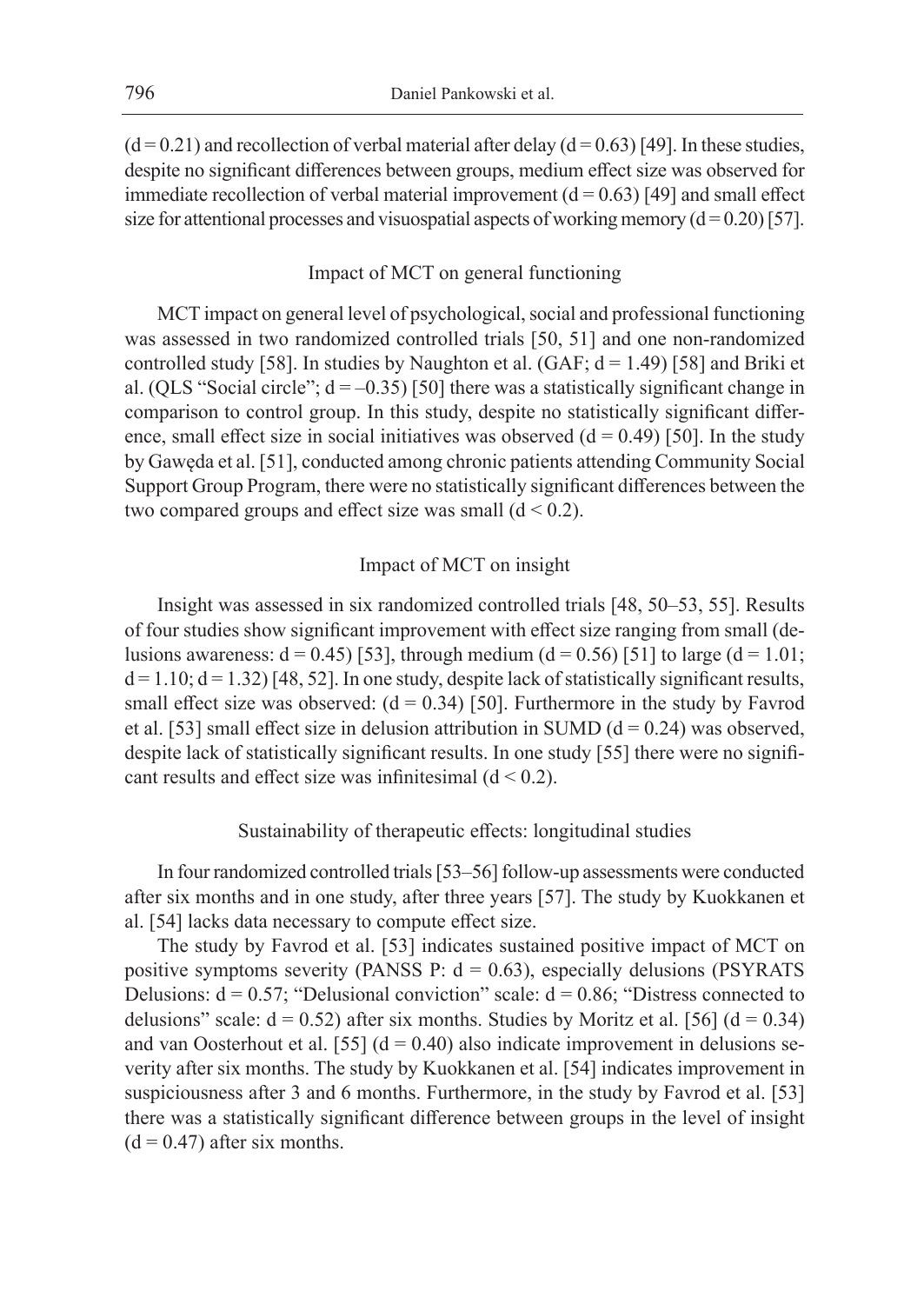In the study by Moritz et al. [57] there was an impact of MCT on positive symptoms severity (PANSS P:  $d = 0.52$ ), including delusions (PANSS Delusions:  $d = 0.45$ ; PSYRATS Delusions:  $d = 0.59$ ) after three years.

In another study [56], despite no statistically significant differences in assessments, small effect size was observed for improvement in cognitive biases: in need of more draws to make a decision ( $d = 0.21$ ). In the study by van Osterhout et al. [55] in second assessment after six months, improvement in subjective cognitive problems  $(d = 0.25)$ and conviction of lack of control  $(d = 0.22)$  in DACOBS and MCQ-30 was observed.

#### **Discussion**

The aim of this review was to analyze effectiveness of metacognitive training for patients with schizophrenia in the context of: 1) psychotic symptoms; 2) cognitive biases; 3) neurocognitive function; 4) general functioning; 5) insight. Sustainability of improvement in randomized controlled trials with assessment after 6 months and 3 years was also analyzed.

Empirical evidence indicate satisfactory efficacy of MCT in improvement of positive symptoms [48–51, 53, 54, 56, 57, 60] lasting at least half a year after participation in the training [53, 56]. The most recent study also shows sustained improvement after three-year follow-up period [57]. The largest improvement was shown for delusions [53], especially distress caused by delusions [49], level of conviction towards delusions [53] and their frequency [51]. Some studies also show improvement in hallucinations severity [50]. Our review suggests that MCT can have smaller effect on hallucinations in comparison to delusions. This result is not surprising regarding that MCT interventions target mainly cognitive biases related to delusions (jumping to conclusions – JTC). Not all obtained results were significant, despite of at least small [47, 58] effect size. One of the reasons may be small sample size that cause lower statistical power. Lack of satisfactory improvement may also be related to low intensity of MCT [61], which can be increased by the addition of Individualized Metacognitive Therapy for Psychosis (MCT+) [61]; it can also be complemented by other psychotherapeutic activities. It may be especially relevant in case of patients with chronic experience of psychotic symptoms [51].

According to cognitive model of psychosis [22], in MCT symptoms improvement is obtained through improvement in cognitive biases severity. Findings from the review suggest positive impact of MCT on cognitive biases underlying psychotic symptoms (especially delusions). The largest effect size was observed in JTC [51, 59], emotion-based reasoning and catastrophizing [51]. It has to be noted that in the study by Rocha et al. [59] a broad selection of assessment tools for cognitive biases was used, however, there is no possibility of comparing these results, concerning for example theory of mind, with results from other studies. Similarly, positive effect of MCT on cognitive biases measured by questionnaires was observed in the study by Gawęda et al. [51], however, with no effect of MCT on JTC and theory of mind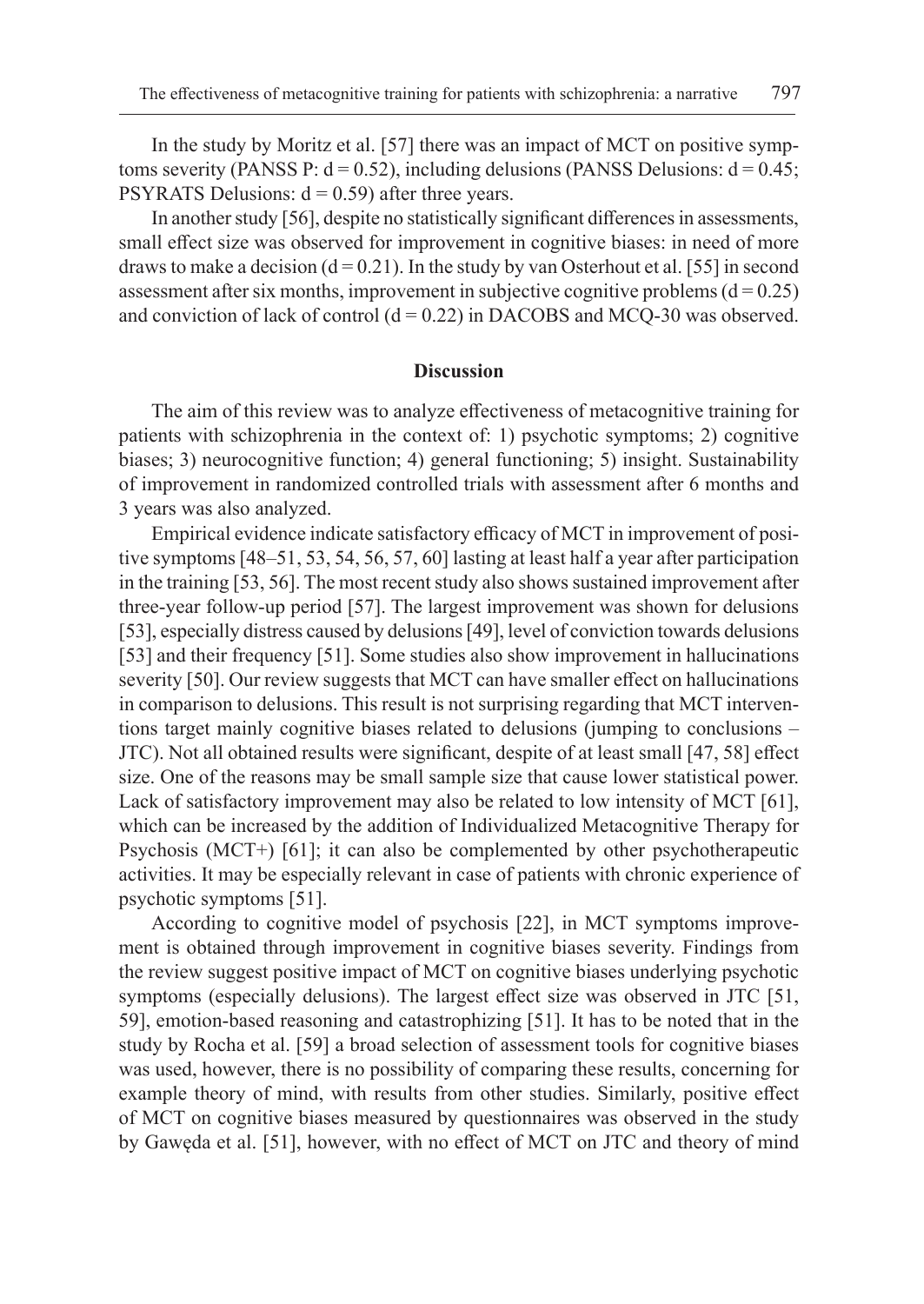deficits as assessed with experimental methods. This result may suggest that among chronic schizophrenia patients the cognitive aspect of cognitive biases can be easier to change than the behavioral component. This issue requires further studies comparing patients' response to MCT in different aspects of cognitive biases (e.g., cognitive aspect – self-awareness of cognitive biases vs. behavioral aspect – behavior that is revealed in experimental paradigm and shows cognitive biases).

Despite that improvement in neurocognitive functions is not an aim of MCT, some studies show positive effect of MCT on these functions. Positive impact on attentional functions and recollection of verbal material after delay was observed [49, 57]. However, it was not confirmed by all of the studies [51, 56, 59]. Some improvements in neurocognitive functioning may reflect connections between cognitive biases and neurocognition [62]. It is possible that therapeutic work with cognitive biases in MCT may affect neurocognitive functions [62]. It is worth to notice that one of the modules (memory) is devoted to strategies of better remembering and may have an impact on cognitive functions.

A significant result, from clinical point of view, is an improvement in insight gained through participation in MCT [52]. Randomized controlled trials with followup assessment show sustained effects of MCT on clinical insight [53]. Also the study conducted among chronically ill patients attending Community Social Support Group Program indicates that MCT positively impacts patients' insight (large effect size) [51]. Improvement of clinical insight is significant in the context of patient-physician compliance and motivation to stay in treatment. Indeed, as shown in other study, insight is positively correlated with help-seeking behavior in patients [63]. MCT helps to gain clinical insight which may positively impact patients' attitude towards treatment.

Final conclusions form the review of studies of the effectiveness of MCT should be considered in the light of studies' limitations. In five studies [47, 49, 54, 58, 59] researchers named small sample sizes as a problem, in two studies contact between patients of experimental and control group was an issue [49, 57]. Rocha et al. [59], Erawati et al. [60] and Naughton et al. [58] pointed out lack of randomization as a disadvantage. In studies by Naughton et al. [58], Rocha et al. [59] and Favrod et al. [53] there was no active placebo for patients from waiting lists. Moritz et al. [56], in the discussion of their results, put information about too short period between main assessment and follow-up assessment (6 months) and small numbers of controlled variables, similarly to van Oosterhout et al. [55]. Favrod et al. [53] noticed significant delusions severity in patients in the period of 3 months before the research. Van Oosterhout et al. [55] pointed out using older version of MCT (2007), drop-out of patients between assessments and using large amount of self-description questionnaires.

Studies concerning efficacy of MCT differ in methods of symptoms severity assessment. Furthermore, the range of considered variables is heterogeneous (heterogeneous assessment of cognitive biases; insight and social functioning were assessed only in few studies). Considering heterogeneity of studies, the authors did not employ metaanalysis in this review [64]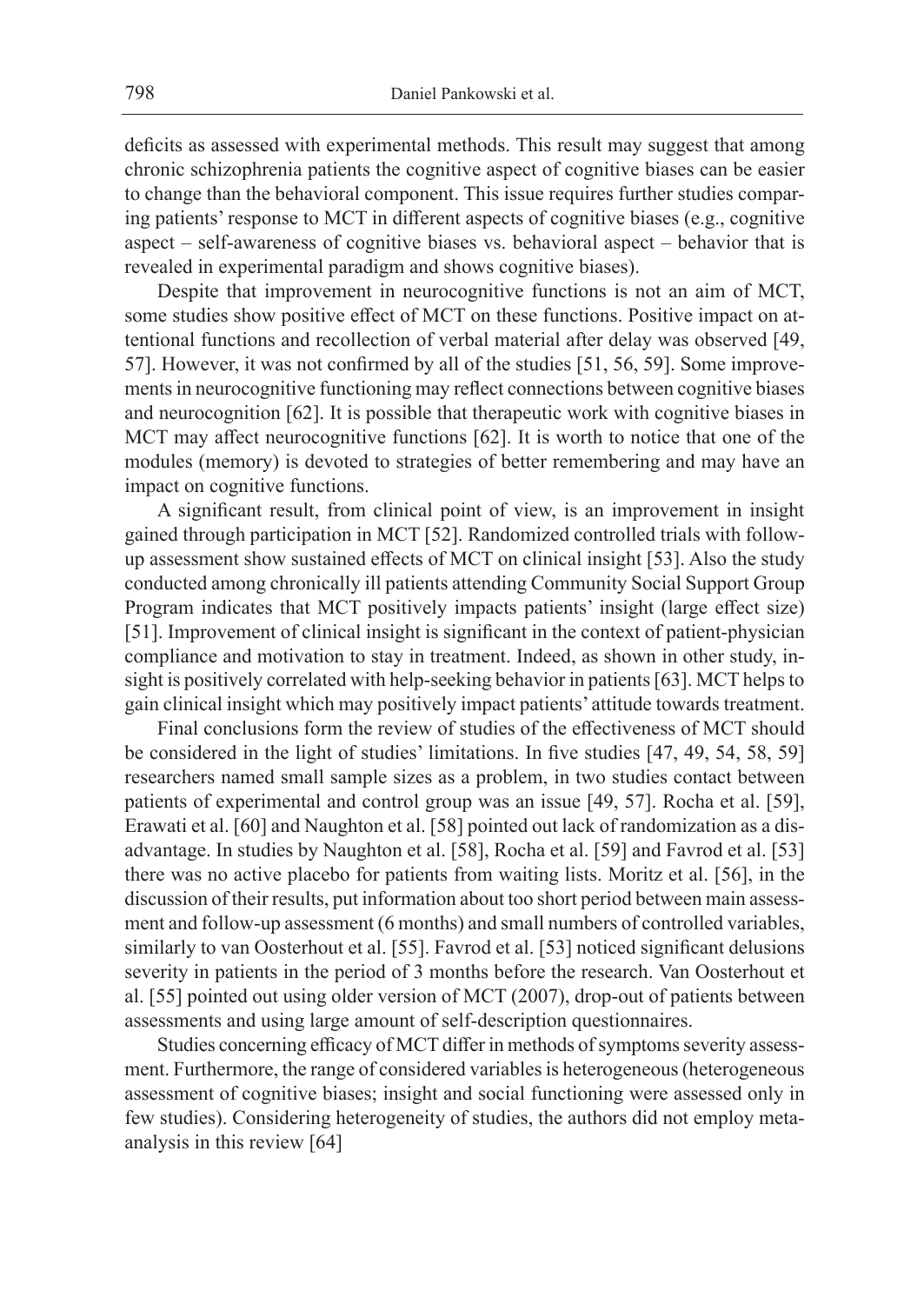Further research directions may be assessing efficacy of MCT in group at risk of developing psychotic disorders (At Risk Mental State). Similar studies [65] applying CBTp have shown efficacy of this therapeutic method. The aspect of social functioning (e.g., Global Assessment of Functioning – GAF, Social Functioning Scale – SFS) of patients who took part in metacognitive training (prospective study) is also worth analyzing.

# **Conclusions**

- 1. The highest effectiveness of MCT was observed for reduction of delusions severity.
- 2. Metacognitive training allows for effective therapeutic work with cognitive biases related to delusions.
- 3. Metacognitive training allows for clinical (self-awareness of symptoms) and cognitive (self-awareness of cognitive deficits and biases) insight build-up in patients with schizophrenia.
- 4. Randomized controlled trials with follow-up assessment suggest that improvement in symptoms and insight lasts at least 6 months.

# **References**

- 1. Pużyński S, Wciórka J. ed. *Klasyfikacja zaburzeń psychicznych i zaburzeń zachowania w ICD-10: opisy kliniczne i wskazówki diagnostyczne*. Krakow–Warsaw: University Medical Publishing House "Vesalius"; 2007.
- 2. Ritsner M. *Predicting changes in domain-specific quality of life of schizophrenia patients*. J. Nerv. Ment. Dis. 2003; 191(5): 287–294.
- 3. Jaracz K, Górna K, Kiejda J, Rybakowski J. *Prospektywna ocena wczesnego przebiegu schizofrenii u kobiet i mężczyzn po pierwszej hospitalizacji psychiatrycznej*. Psychiatr. Pol. 2008; 42(1): 33–46.
- 4. Cechnicki A, Hanuszkiewicz I, Polczyk I, Bielańska A. *Prospektywna ocena wpływu czasu nie leczonej psychozy na przebieg schizofrenii.* Psychiatr. Pol. 2010; 44(3): 381–394.
- 5. Gómez-Durán EL, Martin-Fumadó C, Hurtado-Ruíz G. *Clinical and epidemiological aspects of suicide in patients with schizophrenia*. Actas Esp. Psiquiatr. 2012; 40(6): 333–345.
- 6. Kiejna A, Piotrowski P, Adamowski T. ed. *Schizofrenia. Perspektywa społeczna. Sytuacja w Polsce.* http://www.watchdogpfron.pl/wp-content/uploads/2014/02/Raport\_Schizofreni a2.pdf [retrieved: 28.07.2016].
- 7. Strous RD, Shoenfeld Y. *Schizophrenia, autoimmunity and immune system dysregulation: a comprehensive model updated and revisited*. J. Autoimmun. 2006; 27(2): 71–80.
- 8. Janssen I, Krabbendam L, Bak M, Hanssen M, Vollebergh W, de Graaf R. et al. *Childhood abuse as a risk factor for psychotic experiences*. Acta Psychiatr. Scand. 2004; 109: 38–45.
- 9. Selten JP, Cantor-Graae E, Kahn RS. *Migration and schizophrenia*. Curr. Opin. Psychiatry 2007; 20(2): 111–115.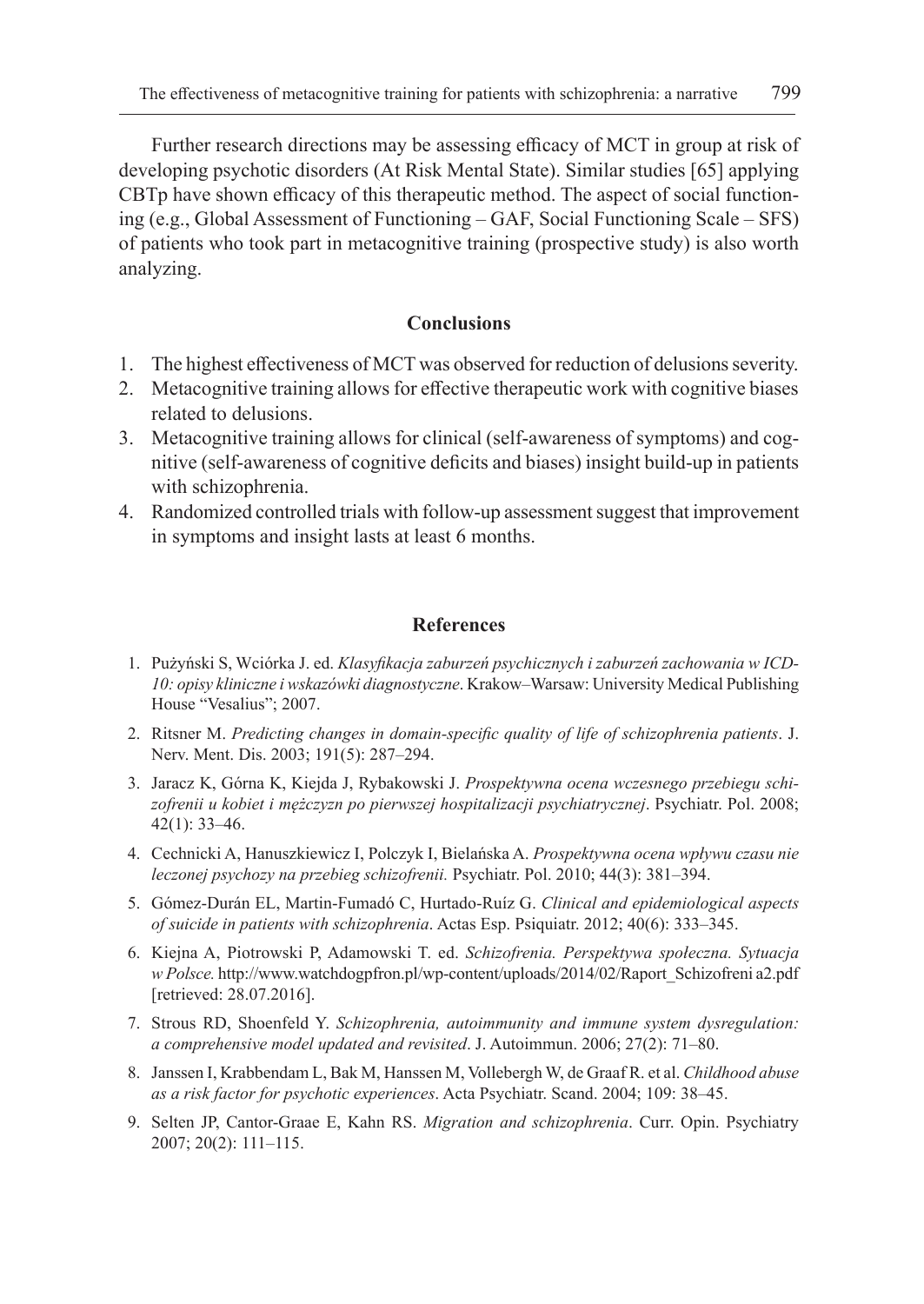- 10. Jarema M, Kiejna A, Landowski J, Meder J, Rabe-Jabłońska J, Rybakowski J. *Standardy leczenia farmakologicznego schizofrenii*. Psychiatr. Pol. 2006; 40: 1171–1205.
- 11. Leucht S, Barnes TR, Kissling W, Engel RR, Correll C, Kane JM. *Relapse prevention in schizophrenia with new-generation antipsychotics: a systematic review and exploratory meta-analysis of randomized, controlled trials*. Am. J. Psychiatry 2003; 160(7): 1209–1222.
- 12. Leucht S, Arbter D, Engel RR, Kissling W, Davis JM. *How effective are secondgeneration antipsychotic drugs? A meta-analysis of placebo-controlled trials*. Mol. Psychiatry 2009; 14: 429–447.
- 13. Craig T, Garety P, Power P, Rahaman N, Colbert S, Fornells-Ambrojo M. et al. *The Lambeth Early Onset (LEO) Team: randomised controlled trial of the effectiveness of specialised care for early psychosis*. Br. Med. J. 2004; 329: 1067–1071.
- 14. Jääskeläinen E, Juola P, Hirvonen N, McGrath JJ, Saha S, Isohanni M. et al. *A systematic review and meta-analysis of recovery in schizophrenia*. Schizophr. Bull. 2013; 39(6):1296–1306.
- 15. Lynch D, Laws KR, McKenna PJ. *Cognitive behavioural therapy for major psychiatric disorder: Does it really work? A meta-analytical review of well-controlled trials*. Psychol. Med. 2009; 29: 1–16.
- 16. Linke M, Jarema M. *Cognitive rehabilitation for people living with schizophrenia the newest interventions*. Psychiatr. Pol. 2014; 48(6): 1179–1188.
- 17. Horan WP, Kern RS, Shokat-Fadai K, Sergi MJ, Wynn JK, Green MF. *Social cognitive skills training in schizophrenia: an initial efficacy study of stabilized outpatients*. Schizophr. Res. 2009; 107(1): 47–54.
- 18. Gawęda Ł, Moritz S, Kokoszka A. *Podstawy teoretyczne treningu metapoznawczego dla chorych na schizofrenię*. Psychiatr. Pol. 2009; 43(6): 671–682.
- 19. Gawęda Ł, Moritz S, Kokoszka A. *Trening metapoznawczy dla chorych na schizofrenię. Opis metody i doświadczeń klinicznych*. Psychiatr. Pol. 2009; 43(6): 683–692.
- 20. Stahl SM, Morrissette DA, Citrome L, Saklad SR, Cummings MA, Meyer JM. et al. *"Metaguidelines" for the management of patients with schizophrenia*. CNS Spectr. 2013; 18(3): 150–162.
- 21. Jones C, Hacker D, Cormac I, Meaden A, Irving CB. *Cognitive behaviour therapy versus other psychosocial treatments for schizophrenia*. Cochrane Database Syst. Rev. 2012; 4: CD008712.
- 22. Garety PA, Kuipers E, Fowler D, Freeman D, Bebbington PE. *A cognitive model of the positive symptoms of psychosis*. Psychol. Med. 2001; 31(02): 189–195.
- 23. Bentall RP. *Ilusion of reality: a review and integration of psychological research on auditory hallucinations*. Psychol. Bull. 1990; 107: 82–95.
- 24. Woodward TS, Menon M. *Misattribution models and source monitoring in hallucinating schizophrenia subjects*. In: Jardri R, Pins D, Cachia A, Thomas P. ed. *The neuroscience of hallucinations*. New York: Springer; 2013. p. 169–184.
- 25. Gawęda Ł, Moritz S, Kokoszka A. *Impaired discrimination between imagined and performed actions in schizophrenia*. Psychiatry Res. 2012; 195: 1–8.
- 26. Gawęda Ł, Holas P, Kokoszka A. *Do depression and anxiety mediate the relationship between meta-cognitive beliefs and psychological dimensions of auditory hallucinations and delusions in schizophrenia?* Psychiatry Res. 2013; 210: 1316–1319.
- 27. Garety PA, Hemsley DR, Wessely S. *Reasoning in deluded schizophrenic and paranoid patients. Biases in performance on a probabilistic inference task*. J. Nerv. Ment. Dis. 1991; 179: 194–201.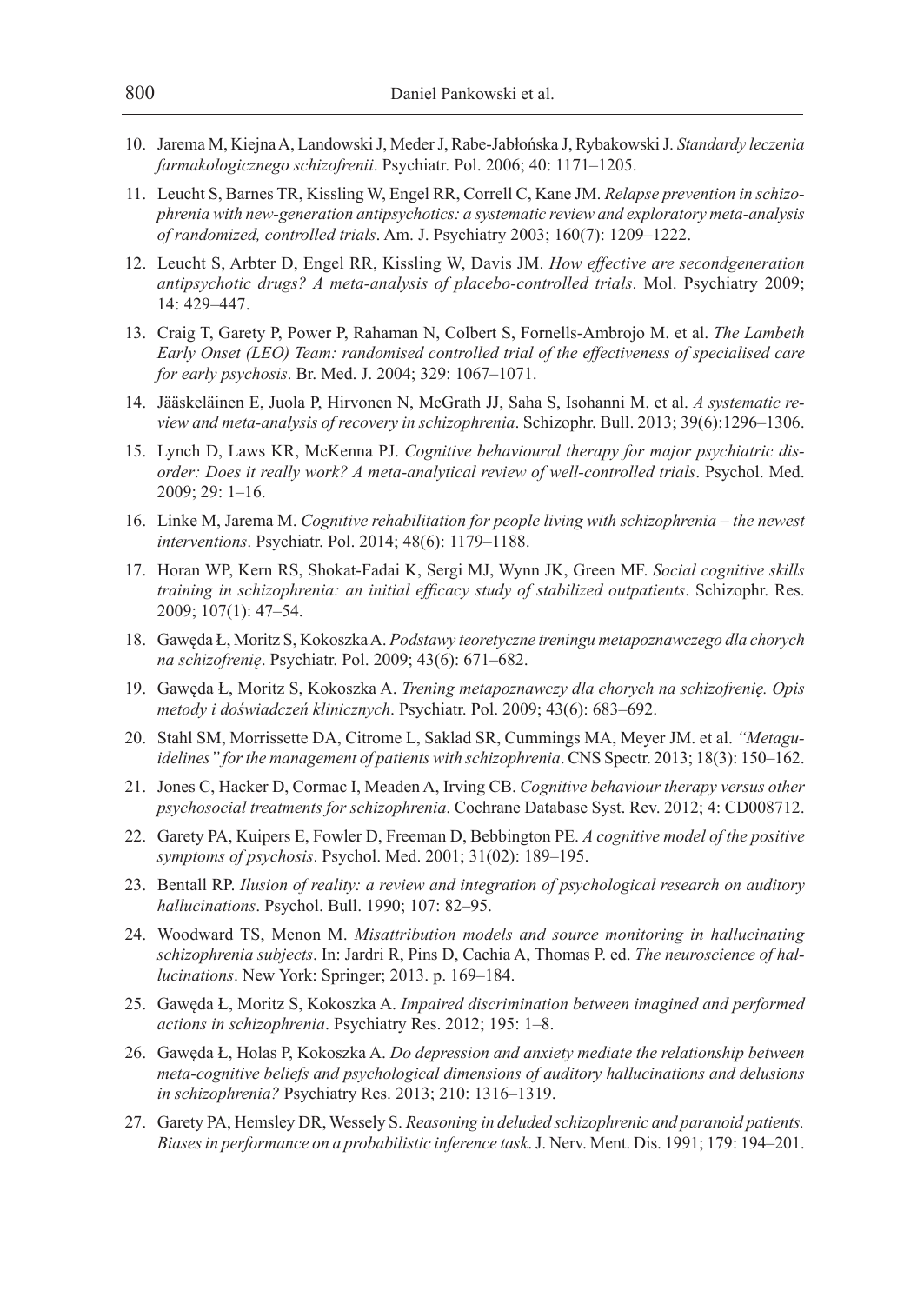- 28. Sartup H, Freeman D, Garety PA. *Jumping to conclusion and persecutory delusions*. Eur. Psychiatry 2008; 23: 457–459.
- 29. Kaney S, Bentall RP. *Persecutory delusions and attributional style*. Br. J. Med. Psychol. 1989; 62: 191–198.
- 30. Rector NA, Beck AT. *Cognitive therapy for schizophrenia: from conceptualization to intervention*. Can. J. Psychiatry 2002; 47(1): 39–48.
- 31. Rector N, Stolar N, Grant P. *Schizophrenia: cognitive theory, research, and therapy*. New York: Guilford Press; 2011.
- 32. Morrison AP, Turkington D, Pyle M, Spencer H, Brabban A, Dunn G. et al. *Cognitive therapy for people with schizophrenia spectrum disorders not taking antipsychotic drugs: a single-blind randomised controlled trial*. Lancet 2014; 383(9926): 1395–1403.
- 33. Butler AC, Chapman JE, Forman EM, Beck AT. *The empirical status of cognitive-behavioral therapy: A review of meta-analyses*. Clin. Psychol. Rev. 2006; 26: 17–31.
- 34. Moritz S, Woodward TS, Burlon M. *Metacognitive skill training for patients with psychosis (MCT). Manual*. Hamburg: Van Ham Campus; 2005.
- 35. Klauer KJ. *Handbuch Kognitives Training*. Göttingen: Hogrefe; 2001.
- 36. Moritz S, Woodward TS. *Metacognitive training in schizophrenia: from basic research to knowledge translation and intervention*. Curr. Opin. Psychiatry 2007; 20(6): 619–625.
- 37. Moritz S, Vitzthum F, Randjbar S, Veckenstedt R, Woodward TS. *Detecting and defusing cognitive traps: metacognitive intervention in schizophrenia*. Curr. Opin. Psychiatry 2010; 23(6): 561–569.
- 38. Menon M, Balzanc RP, Harper-Romeo K, Kumar D, Andersen D, Moritz S. et al. *Psychosocial approaches in the treatment of psychosis: Cognitive behaviour therapy for psychosis (CBTp) and metacognitive training (MCT)*. Clin. Schizophr. Relat. Psychoses 2015; 1–24.
- 39. Schneider BC, Andreou C. *A critical review of metacognitive training (MCT) for psychosis: Efficacy, proposed mechanisms of action and significance for functional outcomes*. OA Behav. Med. 2014; 2(1): 1.
- 40. Howe LJ, Brown ID. *Investigating the usefulness of a metacognitive training group programme for schizophrenia*. Psychiatr. Bull. 2014; 1: 5.
- 41. Moritz S, Woodward TS. *Metacognitive training for schizophrenia patients (MCT): a pilot study on feasibility, treatment adherence, and subjective efficacy*. Ger. J. Psychiatry 2007; 10(3): 69–78.
- 42. Bhogta SK, Sengar KS, Singh AR. *Metacognitive training (MCT) in facilitating awareness of metacognition and delusion: A case study of delusional disorder*. Indian J. Clin. Psychol. 2014; 41(1): 76–81.
- 43. Balzan RP, Delfabbro PH, Galletly CA, Woodward TS. *Metacognitive training for patients with schizophrenia: Preliminary evidence for a targeted, single-module programme*. Aust. N. Z. J. Psychiatry 2014; 48(12): 1126–1136.
- 44. Favrod J, Maire A, Bardy S, Pernier S, Bonsack C. *Improving insight into delusions: a pilot study of metacognitive training for patients with schizophrenia*. J. Adv. Nurs. 2011; 67(2): 401–407.
- 45. Morrison AP, Pyle M, Chapman N, French P, Parker SK, Wells A. *Metacognitive therapy in people with a schizophrenia spectrum diagnosis and medication resistant symptoms: a feasibility study*. J. Behav. Ther. Exp. Psychiatry 2014; 45(2): 280–284.
- 46. Ferwerda J, de Boer K, van der Gaag M. *Metacognitive training for patients with psychotic vulnerability*. Directieve Therapie 2010; 30: 263–279.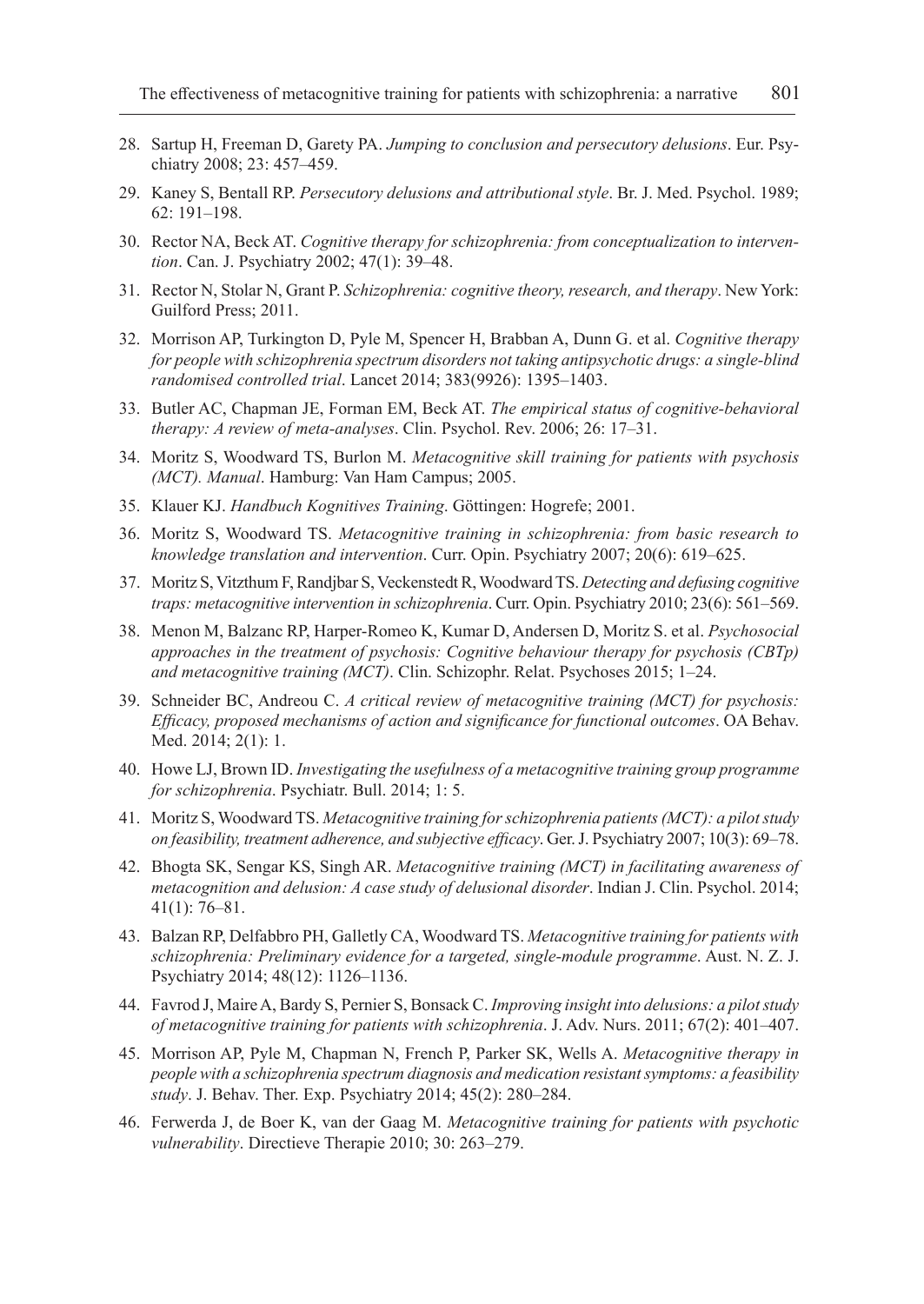- 47. Aghotor J, Pfueller U, Moritz S, Weisbrod M, Roesch-Ely D. *Metacognitive training for patients with schizophrenia (MCT): Feasibility and preliminary evidence for its efficacy*. J. Behav. Ther. Exp. Psychiatry 2010; 41: 207–211.
- 48. Kumar D, Zia Ul Haq M, Dubey I, Dotivala KN, Veqar Siddiqui S, Prakash R. et al. *Effect of meta-cognitive training in the reduction of positive symptoms in schizophrenia*. Eur. J. Psychother. Couns. 2010; 12(2): 149–158.
- 49. Moritz S, Kerstan A, Veckenstedt R, Randjbar S, Vitzthum F, Schmidt C. et al. *Further evidence for the efficacy of a metacognitive group training in schizophrenia*. Behav. Res. Ther. 2011; 49: 151–157.
- 50. Briki M, Monnin J, Haffen E, Sechter D, Favrod J. Netillard C. et al. *Metacognitive training for schizophrenia: A multicentre randomised controlled trial*. Schizophr. Res. 2014; 157(1): 99–106.
- 51. Gawęda Ł, Krężołek M, Olbryś J, Turska A, Kokoszka A. *Decreasing self-reported cognitive biases and increasing clinical insight through meta-cognitive training in patients with chronic schizophrenia*. J. Behav. Ther. Exp. Psychiatry 2015; 48: 98–104.
- 52. Lam KCK, Ho CPS, Wa JC, Chan SMY, Yam KKN, Yeung OSF. et al. *Metacognitive training (MCT) for schizophrenia improves cognitive insight: A randomized controlled trial in a Chinese sample with schizophrenia spectrum disorders*. Behav. Res. Ther. 2015; 64: 38–42.
- 53. Favrod, J, Rexhaj S, Bardy S, Ferrari P, Hayoz C, Moritz S. et al. *Sustained antipsychotic effect of metacognitive training in psychosis: A randomized-controlled study*. Eur. Psychiatry 2014; 29(5): 275–281.
- 54. Kuokkanen R, Lappalainen R, Repo-Tiihonen E, Tiihonen J. *Metacognitive group training for forensic and dangerous non-forensic patients with schizophrenia: A randomised controlled feasibility trial*. Crim. Behav. Ment. Health 2014; 24(4): 345–357.
- 55. van Oosterhout B, Krabbendam L, de Boer K, Ferwerda J, van der Helm M, Stant AD. et al. *Metacognitive group training for schizophrenia spectrum patients with delusions: a randomized controlled trial*. Psychol. Med. 2014; 44(14): 3025–3035.
- 56. Moritz S, Veckenstedt R, Bohn F, Hottenrott B, Scheu F, Randjbar S. et al. *Complementary group Metacognitive Training (MCT) reduces delusional ideation in schizophrenia*. Schizophr. Res. 2013; 151: 61–69.
- 57. Moritz S, Veckenstedt R, Andreou C, Bohn F, Hottenrott B, Leighton. et al. *Sustained and "sleeper" effects of group metacognitive training for schizophrenia: a randomized clinical trial*. JAMA Psychiatry 2014; 71(10): 1103–1111.
- 58. Naughton M, Nulty A, Abidin Z, Davoren M, O'Dwyer S, Kennedy HG. *Effects of group metacognitive training (MCT) on mental capacity and functioning in patients with psychosis in a secure forensic psychiatric hospital: a prospective-cohort waiting list controlled study*. BMC Res. Notes 2012; 5: 302.
- 59. Rocha NBF, Queirós C. *Metacognitive and social cognition training (MSCT) in schizophrenia: A preliminary efficacy study*. Schizophr. Res. 2013; 150: 64–68.
- 60. Erawati E, Keliat BA, Helena N, Hamid A. *The influence of metacognitive training on delusion severity and metacognitive ability in schizophrenia*. J. Psychiatr. Ment. Health Nurs. 2014; 21(9): 841–847.
- 61. Moritz S, Veckenstedt R, Randjbar S, Vitzthum F, Woodward TS. *Antipsychotic treatment beyond antipsychotics: metacognitive intervention for schizophrenia patients improves delusional symptoms*. Psychol. Med. 2011; 41(9): 1823–1832.